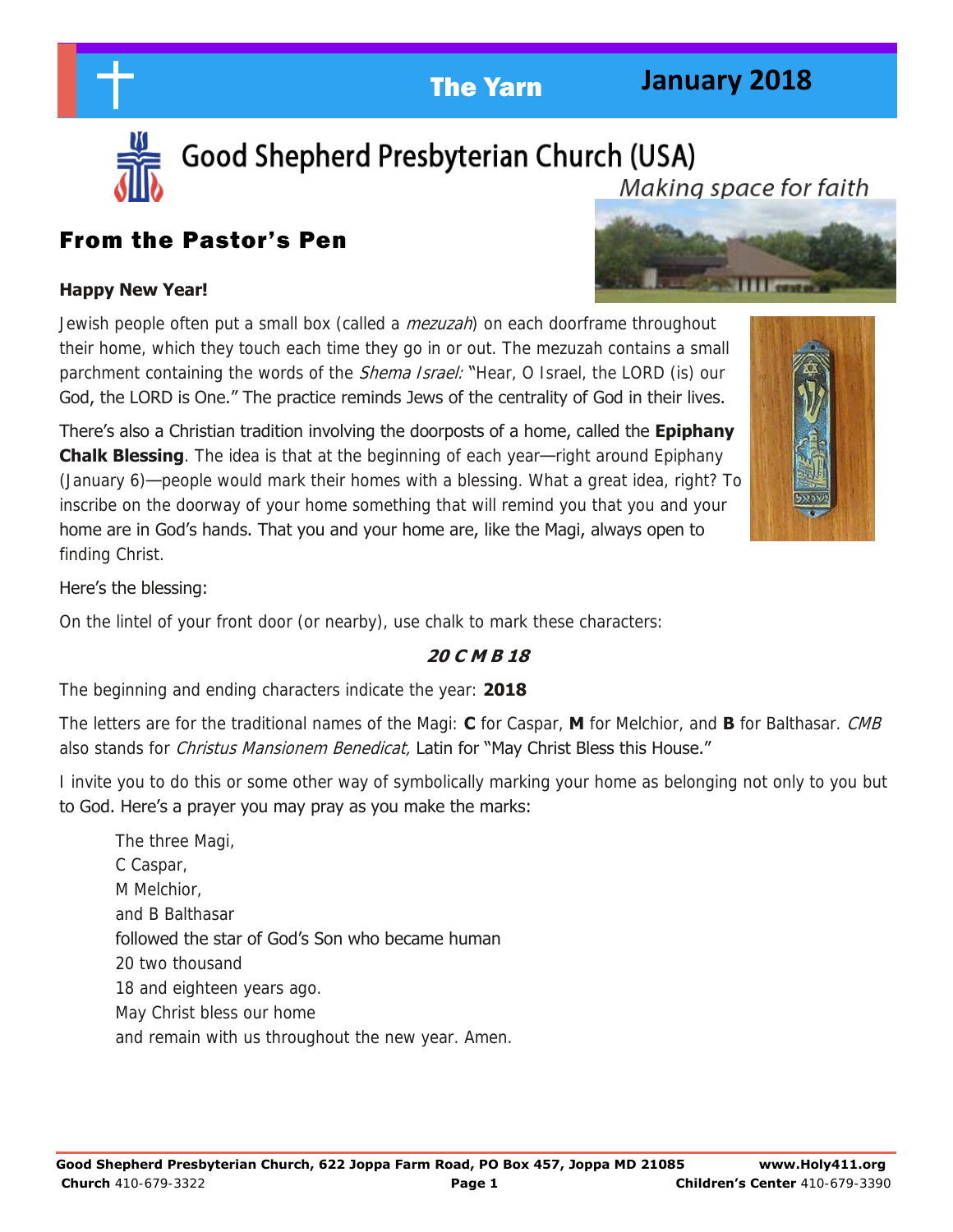#### **STAR WORDS**

In worship on December 31, we handed out "star words"—words printed on paper stars, meant to guide our praying and thinking in this new year. If you weren't here that day and would like a star word, see me! If you'd like to read more about  $f$  flexibility here's the sermon on my blog: [https://revjeannegay.wordpress.com/2017/12/31/](https://revjeannegay.wordpress.com/2017/12/31/star-words-2/) [star-words-2/](https://revjeannegay.wordpress.com/2017/12/31/star-words-2/) 

My own word is *honesty*. And, honestly, I'm curious to see where it will take me in 2018!



## Hope For The Homeless

Good Shepherd Presbyterian Church has committed to partnering with Joppa Christian Church with their " Hope For The Homeless" effort.

**Joppa Christian Church**

 **725 Trimble Road**

 **Joppa, MD 21085** 

 **Pastor: Adam Shellenbarger**

 **Coordinator: Jessie Ferrigno**

#### **GOOD SHEPHERD'S COMMITMENT:**

Date: Monday, January 29, 2018.

Time: 8:30 a.m. - 10:30 a.m. - Setting up of cots

Time: 5:30 p.m. - Provide meal for 35 +/- persons

#### **PROPOSED MENU:**

Chili

Cole Slaw

Cornbread

Beverage

Desert

#### **GOOD SHEPHERD VOLUNTEERS: Cot Assemblers**:

 Barry Davis Clay Maas

Lamiteck Chiongola

**Meal Providers:**

 Vickie Maas Cindy PreVatte Kathy Young Norma Webster

#### **Anyone interested in participating in this effort can contact, Norma Webster.**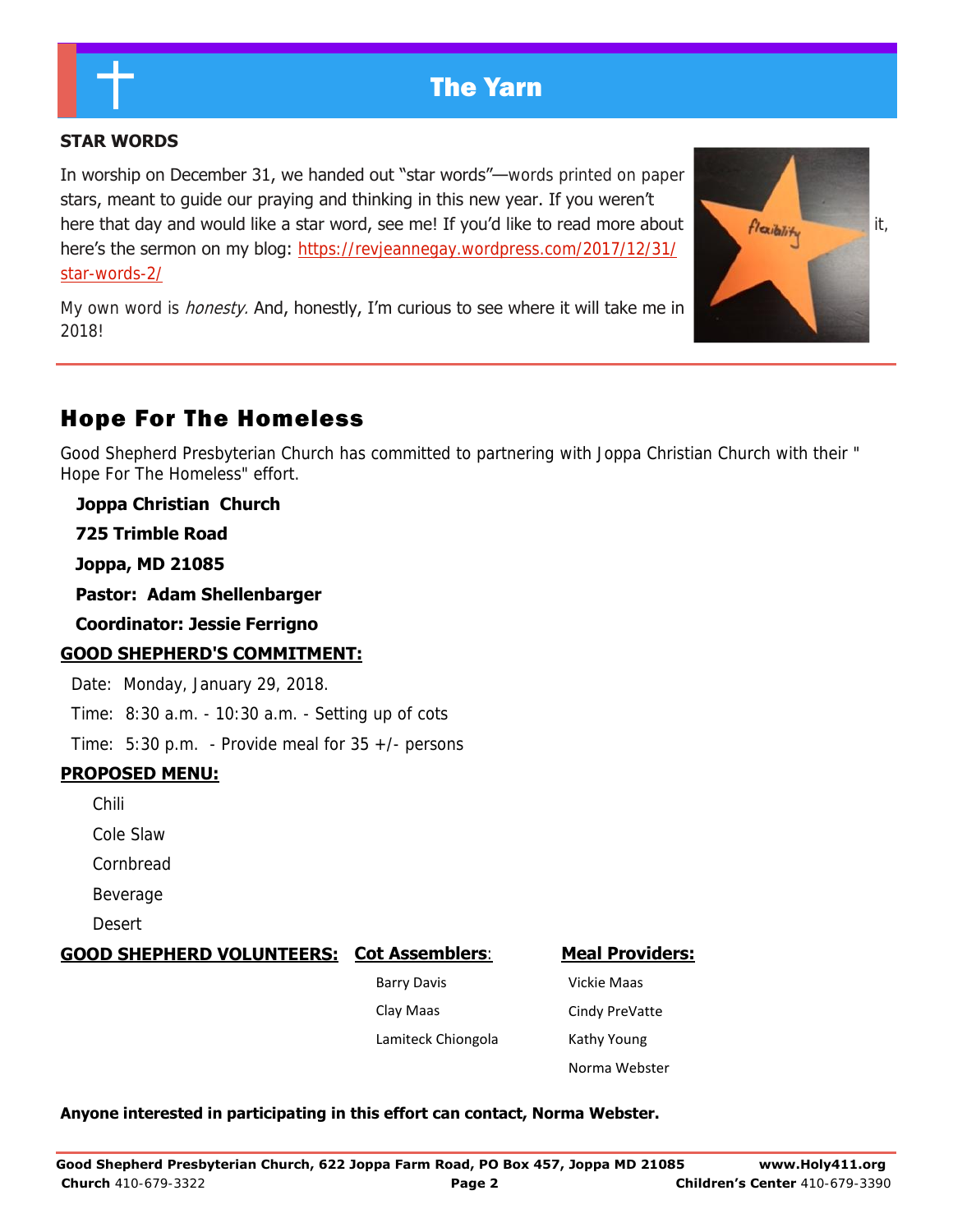

Women's Bible Study



## **Thursday, January 11, 2018 10:00 – 11:30 Upper Room**

**Cloud of Witnesses: The Community of Christ in Hebrews** 

## **BIBLE STUDY-LESSON 5– In Community with the Tradition of the Past**

#### **READ THE FOLLOWING: Hebrews 3:1-6; 11**

#### **Is there a seasonal tradition from your family, neighborhood, friends or faith community that you find especially meaningful? What is it? Why does it bring meaning?**

**KEY IDEA:** Lesson 5 helps us remember the things our ancestors in the faith have bequeathed to us. The faith tradition supports us by showing us both the successes and stumbles of biblical characters. We also have our own *Book of Confessions* that guides us to our Reformed tradition.

"Is there a particular religious memento that your hold dear from your past? Bring it to our next session to share."

## **PRAYER LEADER:** Winsome **HOSPITALITY:** Dolores **CLOUD OF WITNESSES:** Ellie



BRING A LUNCH

## **RANDOM ACTS OF KINDNESS**

## Women's Association—2018 Activity Dates

#### **2018 Activity Dates:**

The Women's groups have many activities planned for the New Year! Please plan to join us for our Bible Studies and for our "Hummingbird" missions. Even if you have not been attending our Bible Study, you can start now! All women are invited!!!

#### **Thursday, January 11 10:00 AM:**

Circle Bible Study Lesson 5 – In Community with the Tradition of the Past Board Meeting - (following Bible Study)

#### **Thursday, January 25 10:00 AM :**

#### **Make Valentine bags for the Sharing Table**

Please bring pre-packaged candies, crackers, snacks, etc. to fill the bags.

#### **Pillowcase Dresses Project : Joan Pugh, Mary Kaye Kent**

In February and March we will begin making our pillowcase dresses. No prior experience is needed!!!

Dates for making dresses

## **Thursday February 22 Thursday March 1**

**Thursday March 22** (each Thursday at 10:00)

**Good Shepherd Presbyterian Church, 622 Joppa Farm Road, PO Box 457, Joppa MD 21085 www.Holy411.org Church** 410-679-3322 **Page 3 Children's Center** 410-679-3390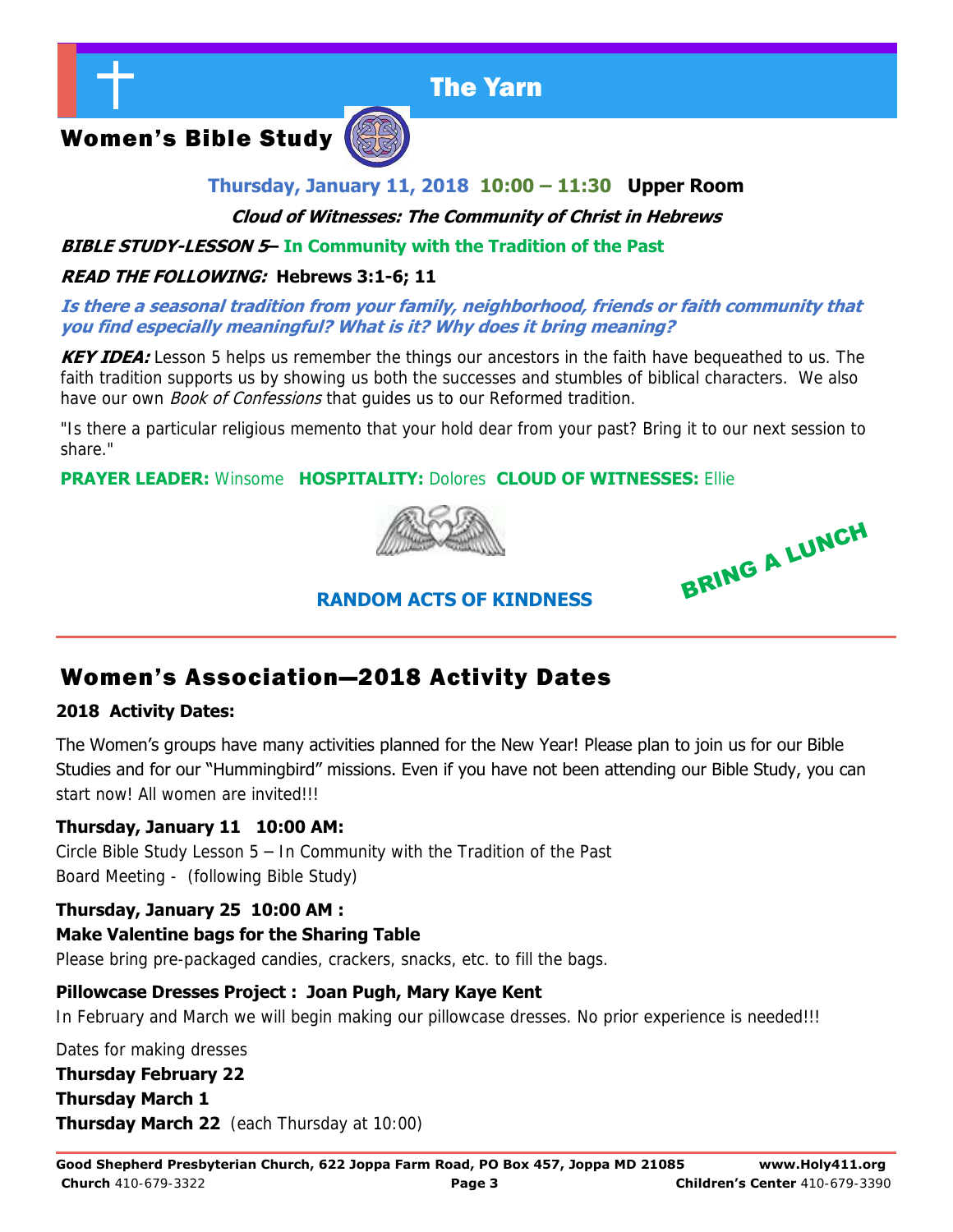# Sharing Table

 Dear Good Shepherd members and friends. Feb 10, 2018 is our first date to serve the guests at The Sharing Table, Prince of Peace Catholic Church, 2600 Willoughby Beach Road, Edgewood; about a block beyond Edgewood High School.

We need your participation to make this ministry a success. A few of our regular participants we know will not be available this time; so we really need others to volunteer their time and talents to ensure the success of our service.

Should you be willing to prepare a casserole, the pans and recipe are located behind the door in the Church Office. If you do not care to prepare casseroles, but would be willing to assist in serving the meal, you need to know the following:

- 1. Sign up on the schedule sheet on the bulletin board in the hallway.
- 2. The time to arrive at Prince of Peace (use the entrance on the backside of the church via the parking lot) is 10 am.
- 3. The first items of business will be to set up the dining hall and getting the meal items prepared.
- 4. Meal service starts at 11:30 am. and ends at 1 pm.
- 5. After serving the meal, we must then clean the dining hall and kitchen.

If you feel you would not be able to stay the entire time, but could assist with the cleaning at the end of the day, you should indicate that and your arrival time would be 1:00 pm.

#### The Women's Group will again celebrate Valentine's Day with special gifts for the guests.

We do hope you will consider joining us for this very special service for those in our community who benefit from it. Our next date of service will be August 11, 2018.

## Donations for the Sharing Table—February 10, 2018

Each year the Ladies have been making Valentine Bags to give to each client at our February Sharing Table. If you would like to participate, please bring commercially pre-packaged candies, crackers, snacks, etc. to fill the bags.

Also on that day, we have been taking new or gently worn clothing such as coats, scarves, winter hats, gloves to donate. Other adult or children clothing is also appreciated.

Toiletries (hotel samples or regular size) are always a big hit too. Last year we noticed a real need for moisturizing lotion.

## **Any of these items can be brought to church starting January 21 through February 4. Valentine goodies are needed before January 25.**

#### **We need the whole church to help us with this project!!**

#### **THANK YOU!!!!**

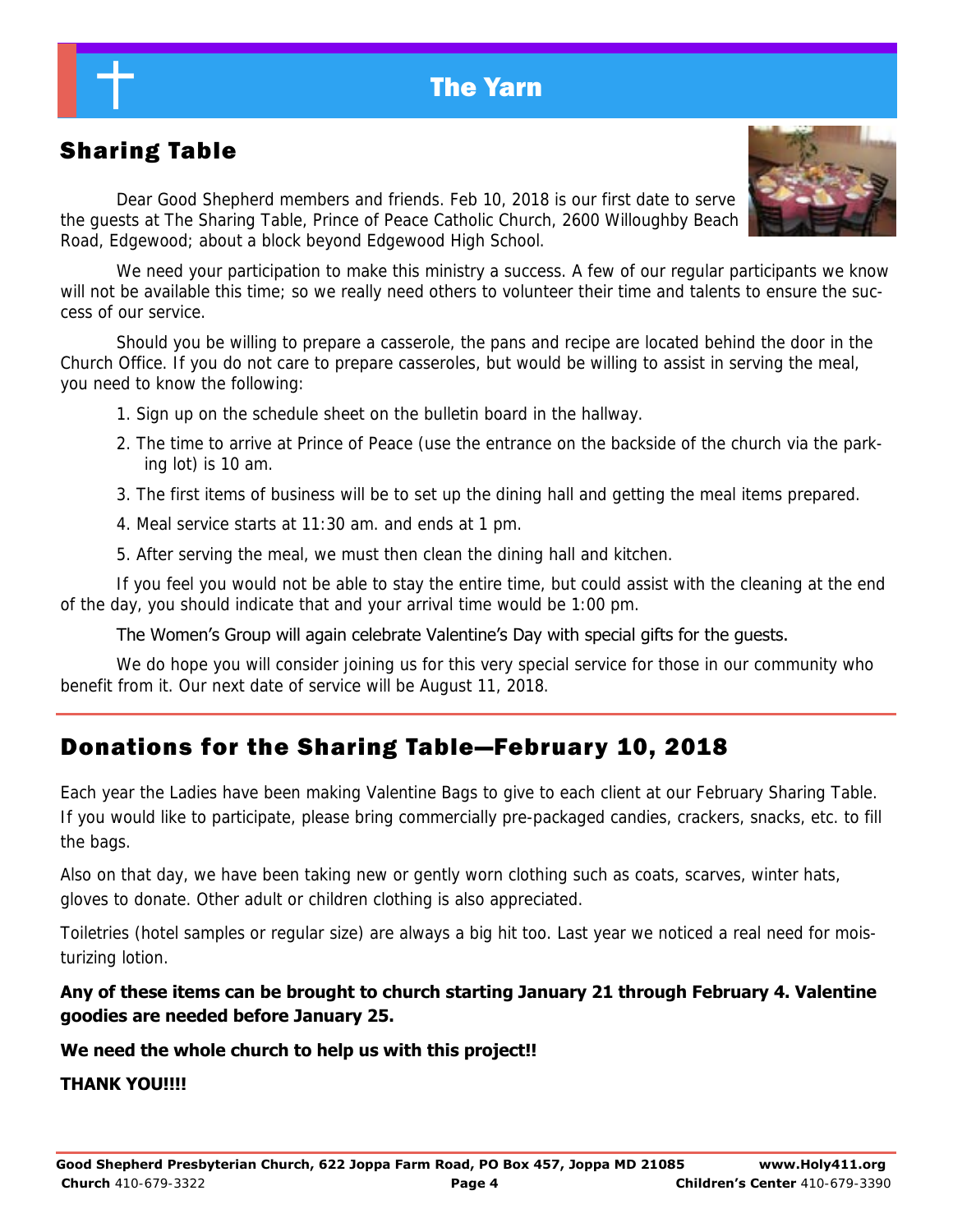

2018 is off to a cold start. Burr. Remember to check on neighbors and family members making sure they are safe.

The Deacons will be providing lunch for our Congregational Gathering Sunday, January 7, following worship. Please attend as we continue to search for our new pastor.

In February we will be having our annual Movie Night. Details will follow. As always this will involve food.



## Deacons Shepherd's Kids

December brought more smiling faces as we prepared for Christmas. Good Shepherd is blessed to be able to touch these young lives, and we are truly thankful for the adults who come each week and give of there time to touch the hearts of our children and teach them about Jesus.

Looking forward to **January 10th and 17th**, when we will meet again.



# Session Highlights: December 2017

In an effort to keep the congregation informed of what's going on at Session meetings, we are committing to reporting on each meeting in the Yarn.

Church members are always welcome at Session meetings, which are held on the second Thursday of each month at 7:00.

#### **Upcoming church meetings:**

- JAN 7 Congregational Analysis meeting. Second of 3 meetings led by Pastor Gay. We will focus on who we are as a congregation.
- FEB 4 Congregational Meeting: Directly after the service, we will remain in the sanctuary for a 15-20 minute business meeting.
- FEB 11 Congregational Analysis meeting. This will be the last gathering and focuses on our future missions, needs and wants.

Outside Doors repairs: The Session wants to ensure that the congregation and staff are safe. The Property Committee had a contractor look at our outside doors and make recommendations on security (self-locking panic bars) and complying with Americans with Disabilities Act requirements.

| <b>Ushers</b>  | Ushers:            |                                             | <b>Tellers:</b>                   | <b>Readers:</b>            |
|----------------|--------------------|---------------------------------------------|-----------------------------------|----------------------------|
|                | Jan. 7             | Petnic, Workman                             | Bohns, Kent                       | Vickie Mass                |
| <b>Tellers</b> | Jan. 14            | Tich, McKemy, Morgan                        | Starke, Webster                   | Clay Maas                  |
| <b>Readers</b> | Jan. 21<br>Jan. 28 | Douglas, Webster, Starke<br>Maas, Wronowski | Pfoutz, Tich<br>PreVatte, Workman | Edie Burns<br>Sue Thompson |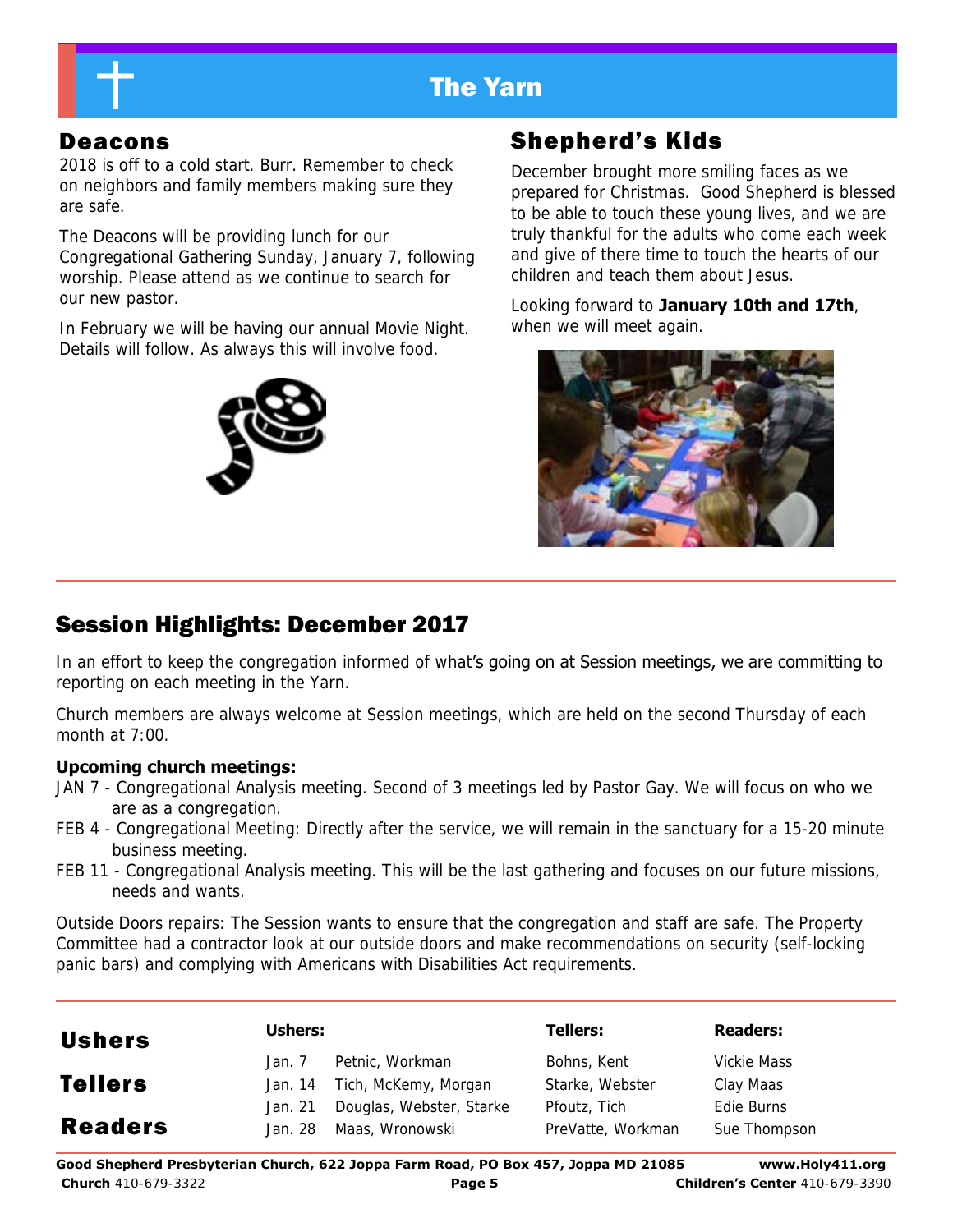## Coffee for Our Parents

In November we started serving our parents coffee and donuts as they dropped off their children for our Children's Center. This is our way of saying:"Thanks for allowing us the opportunity to care for and nurture your children." We are also providing them with information about our church and what we offer our community.

Thanks to Dorothy Burns and Farrell Maddox for serving in November and December. Deacon's, Norma Webster and Elaine Tich, have volunteered to serve in January. This makes for an early morning with a 5:30 A.M. set-up, but you are done by 9:30 and the parents are appreciative as they rush though in an effort to get to work on time. If you or you committee would like to volunteer for a future month, see Dorothy or Farrell. This is truly an energizing way to meet and share our good work with others.

## Best Choir Ever

Thank you to Edie and all the members of our choir. What an amazing group of people. Christmas requires and extra dash of commitment and time, this team never blinks an eye. Their work, dedication and love of our Savior are evident in every rehearsal and performance. I feel so very blessed that God led me to Good Shepherd to have this opportunity. No words could describe the joy that comes to me every time we are together.



Farrell Maddox



#### **We Appreciate Your Support**

Thanks to our Congregation and friends for filling our sanctuary on December 17, 2017 to hear the choir cantata "O Little Town of Bethlehem." Your love and support is contagious, warming hearts and minds!